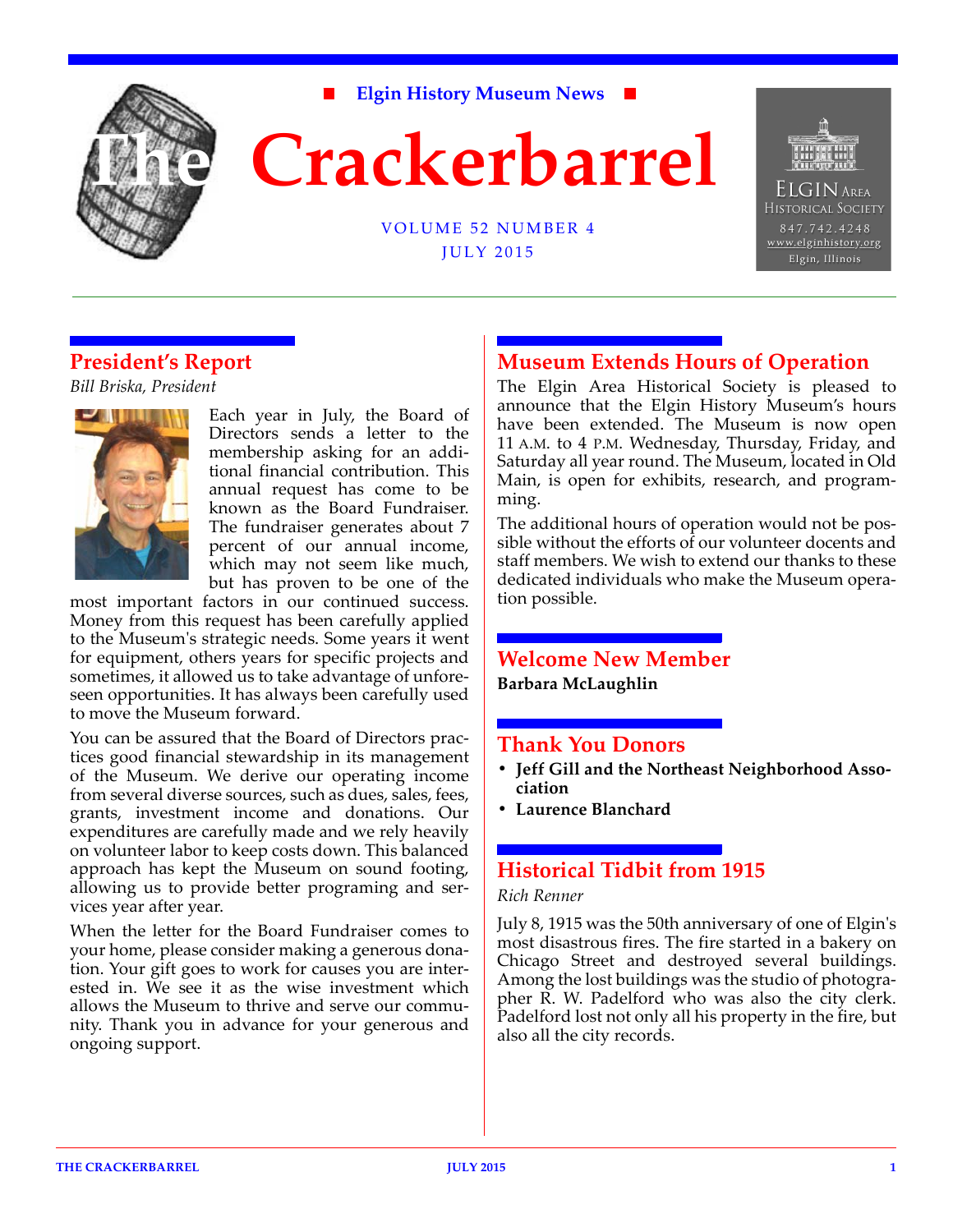### **The Crackerbarrel**

Published bimonthly by the Elgin Area Historical Society 360 Park Street, Elgin, IL 60120 Phone 847-742-4248 e-mail: museum@elginhistory.org

### **bo angk**

**President:** William Briska **Vice President:** Terry Gabel **Secretary:** Laura Stroud **Corr. Secretary:** Ricky Harris **Treasurer:** George Rowe

### aa

**Editor:** Rebecca Marco

The Crackerbarrel welcomes reader contributions. **Next deadline August 20, 2015**

### r **Visit our website www.elginhistory.org**

Opinions expressed herein are not necessarily those of the Society's Board of Directors. ©2015 Elgin Area Historical Society. All rights reserved.

# **Program Schedule for 2015**

*David Nelson, Program Chair*

Events are held at the Museum unless otherwise noted. Check the website for the latest details. http:// www.elginhistory.org/events.html

### **July 9th, 7:00 P.M. Through The Woods with John Thiel**

Elgin native and author John Thiel will discuss the history of the Elgin-based No- Pi- Ming Association. At the end of the 19th century many Americans looked to return to nature as a respite from urban life. This is the story of Elgin businessmen who formed a hunting and fishing camp near Hayward, WI. With the advent of personal vehicles to get into the woods, many groups started small camps in the Midwest at this time, but only a handful of these clubs remain today. The No-Pi-Ming Association reaches its 90th anniversary in 2015. Members: Free; non-members: \$3.00

### **July 16th, 12:00 Noon: Brown Bag Lunch Glimpses of Old Elgin**

Jerry Turnquist, local historian, will reveal Elgin's early history using the memories of Charles Gregory, a writer of the newspaper column "Do You Remember" written in the 1920s. Members: Free; non-members: \$3

**July 19, 2:00 p.m. to 3:30** P.M., **Gail Borden Public Library: Music of the 1960s with David Nelson Meadows Community Rooms A&B**

Join pianist David J. Nelson as he performs music from the 1960's. David has performed with the Elgin Civic Symphony, Elgin Symphony Orchestra, and Elgin Choral Union. Please register.

### **July 19th 10:00 A.M.–3:00 P.M.**

Classic Car Show at the Museum

This annual event is back for another year! Antique Thunderbird and Mustang cars from the 1950s and '60s will be on display in the Museum's parking lot, sponsored by the Chicagoland Thunderbird Club and Mustang Restorations. Vintage cars from the Model T Car Club will also be exhibited. You don't want to miss Mandy Z & Rural Route 1, playing great music all afternoon. The Museum exhibits will be open and refreshments will include an ice cream social for everyone. FREE admission!

#### **August 14th 7:00 P.M. An Evening Musical Soiree with Northside Brass - String Quartet**

Join the fun at the Elgin History Museum on a sparkling summer night. Bring a friend or two, sip drinks and nibble on tasty treats while listening to the North[side Brass - String Quartet play everything from Bach](http://www.northsidebrass.com/strings) to Coldplay. FREE admission.

#### **August 20th 12 noon; Brown Bag Lunch: Toy Soldiers & Miniatures**

Don Pielin and Steve Sommers, well-known historians and collectors of vintage toy soldiers, will give insight into how toy manufacturers viewed major historic events and how that reflected in the toy figures they manufactured. This is a not to be missed event! Refreshments provided.

Members: Free / Non-Members: \$3:00

#### **August 27, 7 P.M. Elgin: How Sweet It Is! at the Martini Room, 161 East Chicago St.**

Not to be outdone by Chicago's candy producers, Elgin has also been the manufacturer of sweets and treats for many years. From factory to home production, ice cream and various candies have been made right here! Find out where and when and view memorabilia from Elgin's sweet past. Donations accepted

### **Sept. 27, 11 A.M.–3 P.M.**

Cemetery Walk at Bluff City Cemetery

#### **November 7, 6:00–10:00 P.M. Annual Benefit/Silent Auction/General Meeting**

\$40 Members/\$50 Non-Members, advance tickets required. The Benefit will feature Terry Lynch as famed Chicago planner and architect Daniel Burnham, the main force behind the 1893 Columbian Exposition and the lakefront plan for the City of Chicago. Appetizer refreshments, silent auction and cash bar.

#### **December 5, 1:00-3:00 P.M.: Holiday Tea Marshall Fields History featuring Leslie Goddard**

Free admission. Learn about Christmas at Marshall Fields and the store's history. Enjoy Old Main dressed up for Christmas. holiday treats, punch, and tea will be served.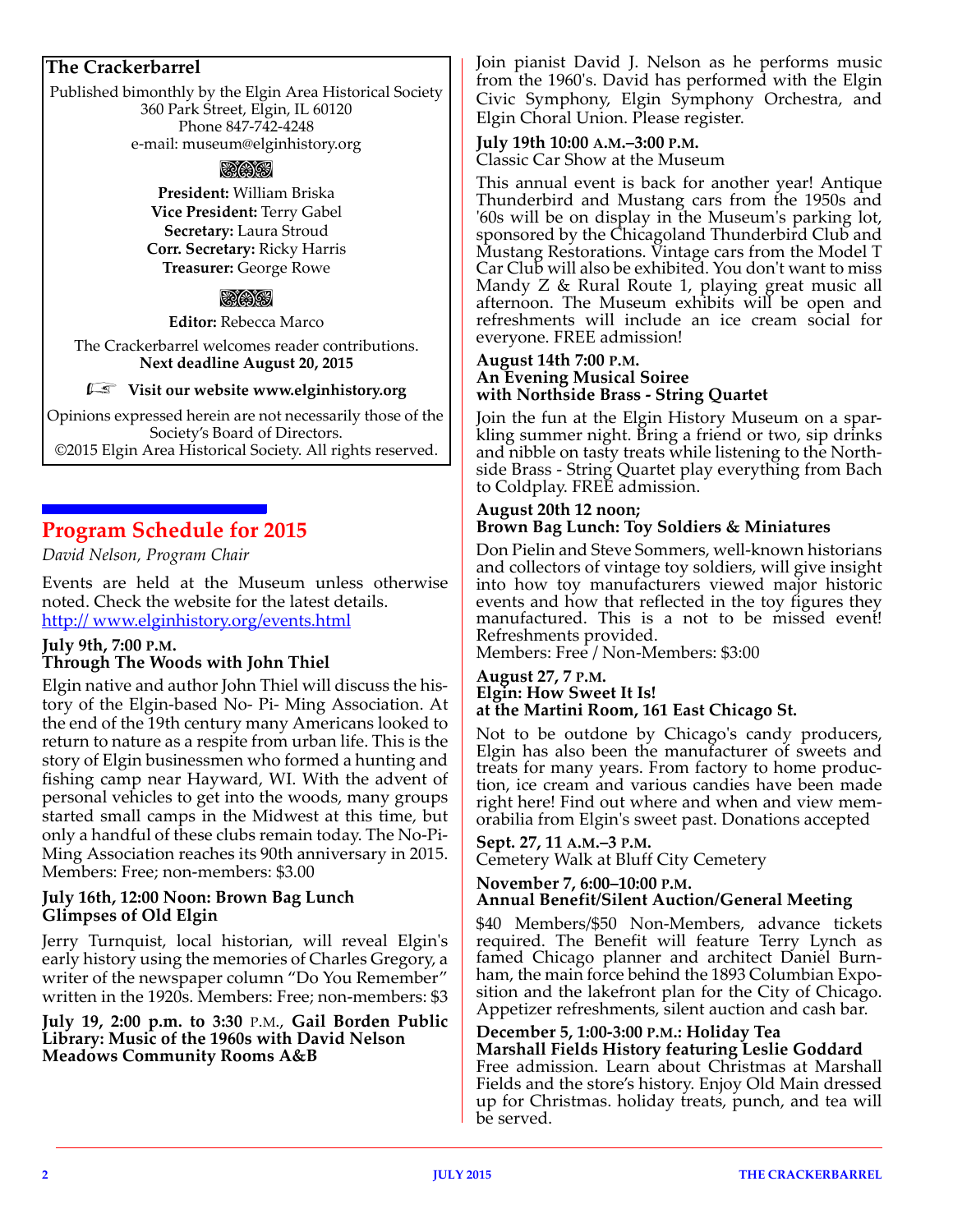# **Mike Alft's 90th Birthday Party July 12**

*Elizabeth Marston, Museum Director*

We are having a 90th birthday party open house for Mike Alft on Sunday, July 12 from 2:00 to 4:00 P.M.! Help us honor former mayor and founding member of the Society by attending a cake and coffee party in the Museum's meeting room. At 3:00, Elgin historians will speak on the significance of Mike's work and what it has meant to them in their research. Hope to see you there!



### **Meet Our Summer Interns**

*Elizabeth Marston, Museum Director*

Two college students, Ben Floyd and Rachel Rubin, are volunteering at the Museum this summer as interns. They will gain experience in exhibit development and maintenance, collections management, and museum education through programming and as docents. Ben is a sophomore at Lesley College in Cambridge, Massachusetts studying history, and a graduate of Elgin Academy. Rachel is studying at the University of Edinburgh in history and politics and grew up in South Elgin. Both students are helping the Museum tremendously. On their first day as a team, they completely re-organized all of the probate and divorce records in very heavy boxes, making room for oversized object storage.



# **See Project 2-3-1 Traveling Exhibit**

If you have not yet seen the traveling exhibit created to accompany the Project 2-3-1 documentary about Elgin's African American heritage, you will get a chance to do so if you visit the Museum between now and August 15th.

Project 2-3-1 is the dream of well-known Elginite Ernie Broadnax and a partnership between the Elgin History Museum and Grindstone Productions.

The traveling exhibit, a companion to the 75-minute documentary, gives viewers insight into Elgin's Abolitionist activities before the Civil War and introduces the displaced slaves, known as "contraband," sent by the Union army in two boxcars to Elgin in 1862. The exhibit shows how the former slaves put down roots in Elgin and established a community here.

The traveling exhibit also highlights the struggles and triumphs of the Elgin African American community, including fighting for civil rights by forming the Colored Voters Union League in 1884, standing up against the Ku Klux Klan in the 1920s, and organizing the Elgin Housing Group in the 1950s.

The exhibit will be on display at the Museum until August 2015. The documentary will be replayed at Gail Borden Library on July 28th at 7:00 P.M. You may also order a DVD of the documentary from the Museum for \$20.00.

### **Elgin Inventors**

*Thanks to the Gifford Park Association website for this information.*

**Herbert L. Thompson** invented gasoline engines that proved a boon to farm families. They were used for lighting homes and running washing machines. He sold one patent to the Maytag Company in 1916 and an improved model to the same buyer in 1923.

**Albert M. Price** secured patents on a machine that speeded the production of chewing gum and wrapped the completed product. His royalties from Wrigley made him a very wealthy man.

**Christian N. Smith**, while employed at the David C. Cook Publishing Company, 1878-1926, developed a machine for bending stereotype plates for rotary presses, as well as a method of hardening stereotyping metal by removing gas and air holes.

**Herbert McCornack**, Elgin Academy 1881, was the successful inventor of a milking machine that became the Surge.

**John M. Murphy**, during the years 1911-1914, developed the first successful motorized street sweeper while employed by the American Tower & Tank Co.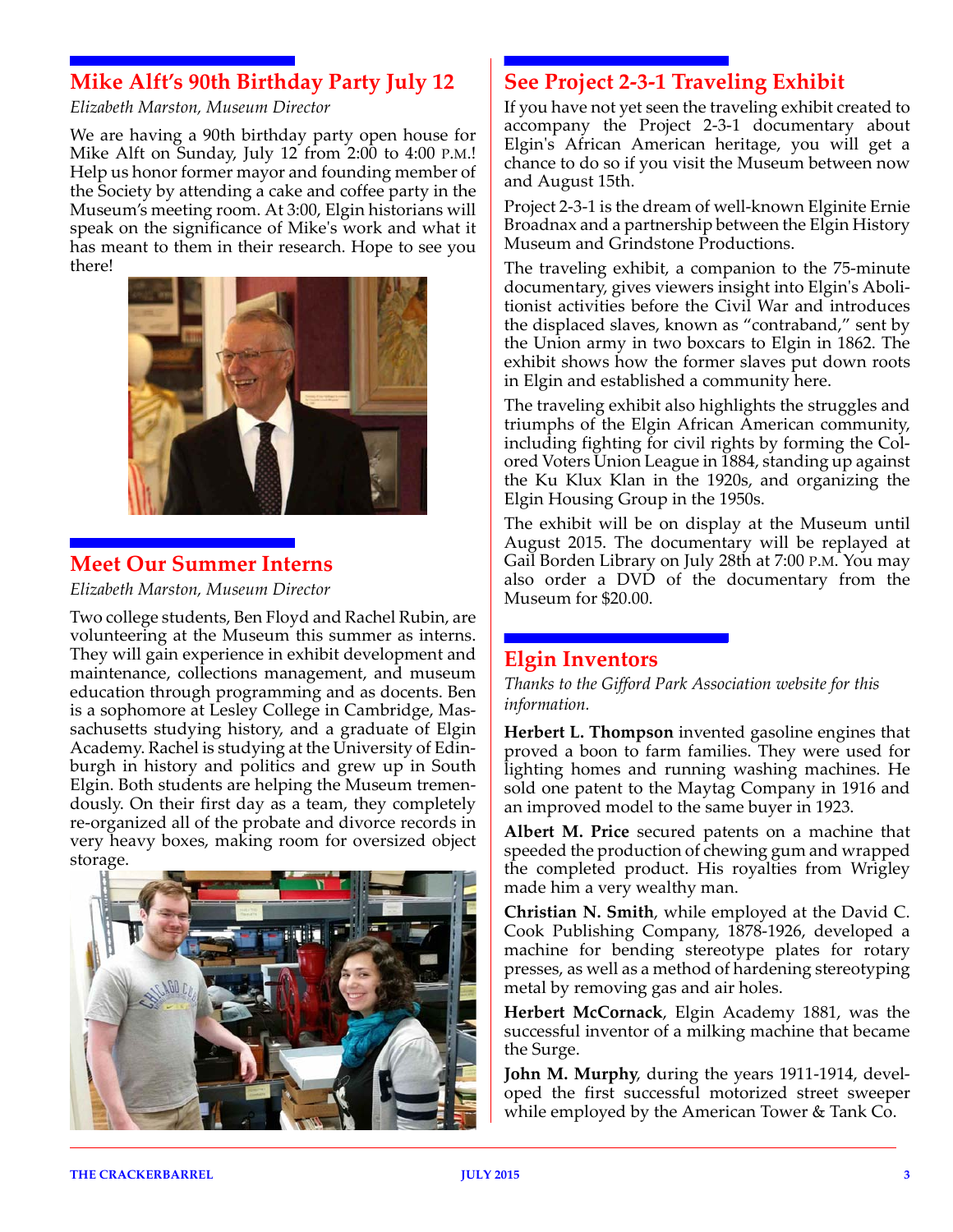The Elgin National Watch Company long had an edge over its competitors because of its famed automatics. The most amazing of these machines designed by **William A. Gabriel** drilled, tapped, and countersunk the holes in the pillar plate. Comprised of more than 14,000 separate parts.it performed 85 operations at one setting. It was made up of 36 smaller machines, arranged in pairs so as to work on both sides of the plate at the same time.

All of these ideas were welcomed and provided a good income for their inventors. An exception was **Bernard Hilger**, who sought to eliminate the problem of flat tires in the early '20s. One idea was to replace the inner tube with springs. It was a failure, as was another attempt to substitute sponge rubber for the inner tube. The company that tried them went bankrupt.

A huge thanks to Mike Alft for sharing this with us!

# **Another Historical Tidbit from 1915**

#### *Rich Renner*

On July 6, 1915, Elgin's news reported the city's safest Independence Day in memory. Although the celebrations lasted over three days, fireworks caused no deaths or even serious injuries apart from the loss of one man's thumb. Thousands passed the days in the city's parks enjoying family picnics, horse races and baseball. Restaurants and ice cream parlors were jammed. The police, however, did take numerous complaints of young men throwing torpedo firecrackers at pedestrians' feet, but they arrested only one man. He was released without a fine by the magistrate who felt it unfair to fine one man when so many others were doing the same thing.

# **The McClures of Elgin – Part 2**

### *by David Siegenthaler*

Finla Lawrence McClure came west to Elgin in 1846 at age 22 with his father's family. In January 1849 Finla married Levantia Padelford, and later that year the couple had their first child, Charles Vincent. In 1851 their second child, Frederick, was born but died the following year. In 1854 the couple adopted a newborn girl named Eva but she also died within a year. Levantia passed away at age 30 of tuberculosis in 1859.

In November 1861 Finla, now 38, married 23-year-old Fannie Wilder. Their only child, Bertha, was born in 1866, and in 1891 Bertha married Rev. Edward Bosworth. Finla's dairy farm was along McClure Avenue between Highland and Lawrence avenues. In the

1860s he built his Italianate-style home here. This home has had additions over the years and still stands, well-preserved, at 272 McClure Avenue.



*Home at 272 McClure Avenue*



F. L. McCLURE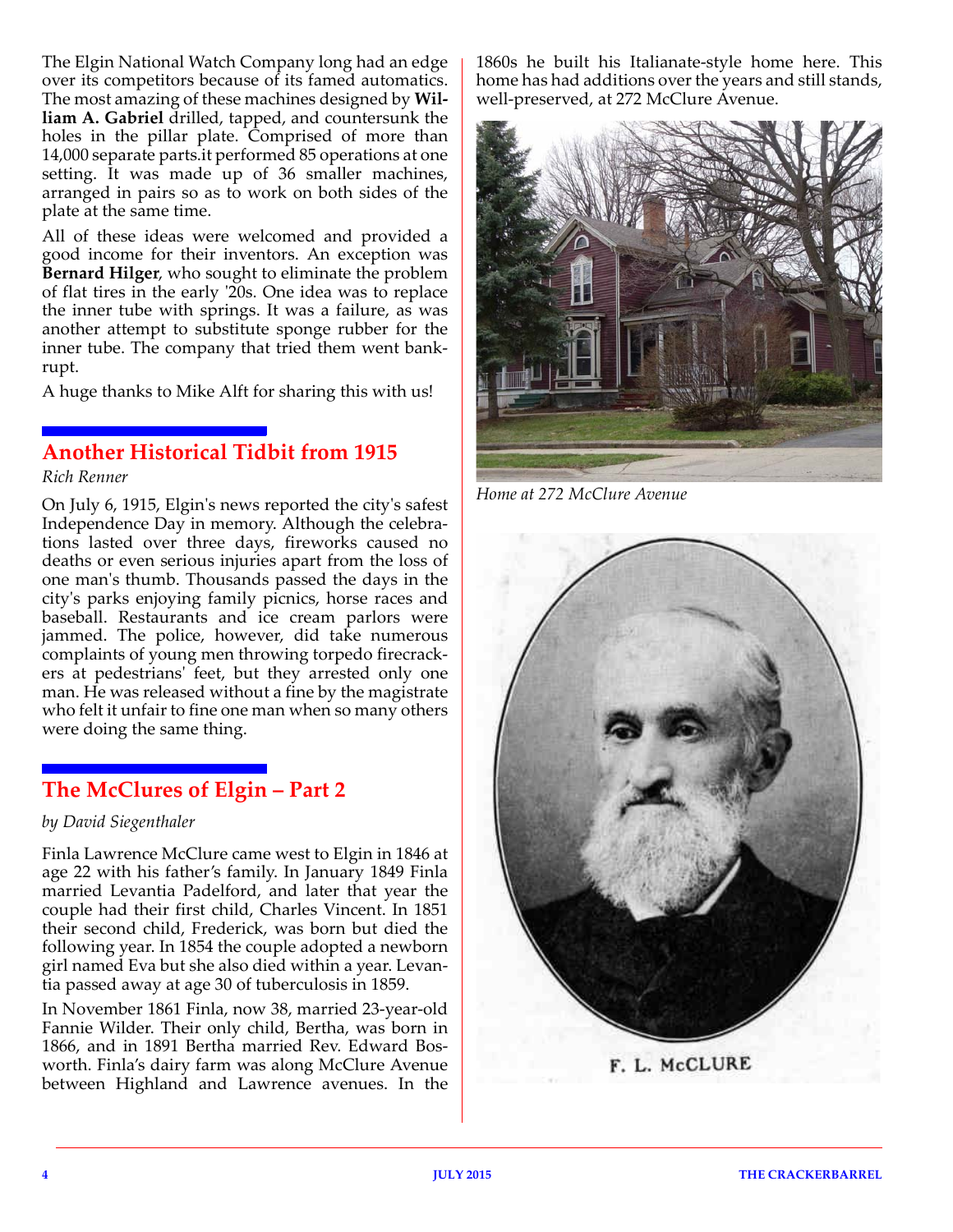Fannie passed away at age 53 in 1892, only months after moving into their imposing new mansion that still stands at 770 West Highland Avenue. This impressive Queen Anne/Shingle-style home, built in 1890-91, was designed by Elgin's most prominent architect, W.W. Abell. In 1900 the home was sold to publisher Willis Lyman Black and it remained in the Black family until 1983. In 2005 this home was designated a local historic landmark by the City of Elgin. Finla also had a summer cottage in Lake Geneva, and, following Fannie's death, spent his winters in Phoenix, Arizona, where he acquired much property. Finla died in Phoenix in 1900 at age 76 of pneumonia and his body was returned to Elgin for burial.

Finla quickly established himself as an ambitious young businessman. In addition to buying and selling property, he built and filled the first ice house in Elgin in 1850, from which ice was either shipped to Chicago or delivered to local users. By the mid-1880s, when he retired from the ice business, there were nearly a dozen ice firms in Elgin, harvesting nearly 100,000 tons annually from the Fox River. In the early 1850s Finla established his dairy business and commissioned the first 8-gallon milk can used in Elgin, using this size in his local milk delivery (the first milk route in Elgin) and for shipment to Chicago. In the late 1850s and early '60s Finla partnered with E.K.W. Cornell and S.D. Wilder in a dry goods store. Wilder was a brother of Finla's wife and Cornell would later be Finla's assistant at the packing company.The Elgin Packing Company was established in 1869 to can fruits and vegetables, mostly sweet corn. In 1877 the firm had labor issues and was about to dissolve, when it was reorganized. From 1877 to 1890 Finla served as its business manager and was largely responsible for turning the company around. During his tenure the Elgin Packing Company became one of Elgin's most prosperous industries, employing hundreds every harvest season.

Finla served two terms as alderman on the city council from 1878-80 and was a township trustee for years. By 1890, at age 66, Finla had retired from most of his business ventures but continued to deal in real estate for the remainder of his life.



*McClure Home at 770 W. Highland Ave.*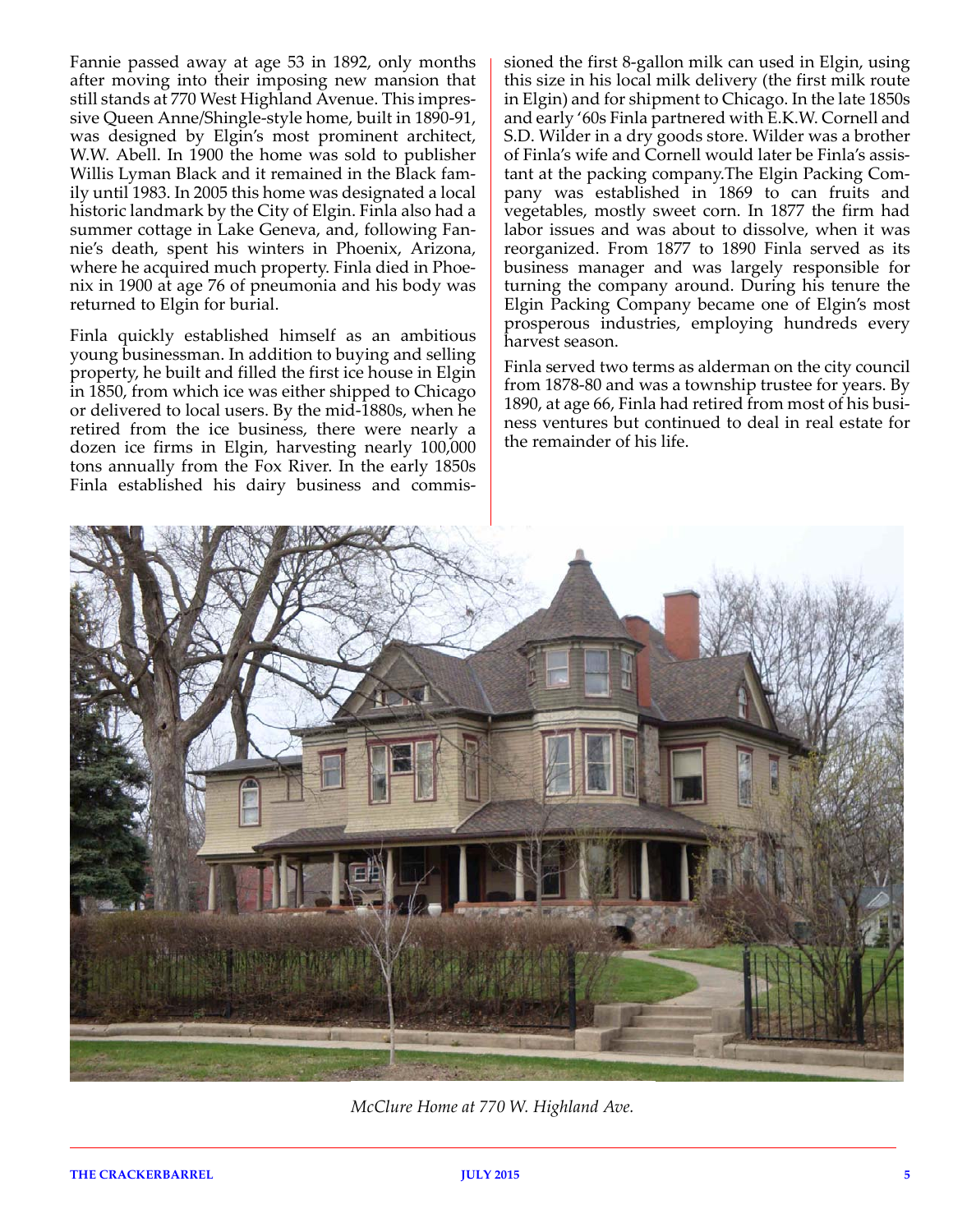Finla's son Charles Vincent (1849-1932) attended Elgin Academy and spent a year at Beloit College. At age 19 he started working at the watch factory, a job he held for several years. In January 1873 Charles married Kate ("Kittie") Wilbur, of Davenport, Iowa. Shortly after the marriage the couple moved to Sioux City, Iowa, where Charles spent six months in the fruit and candy business. This proved unsuccessful and the couple returned to Elgin, where Charles worked as a bookkeeper for the Elgin Packing Company for the next eight years. From 1881–1888 he worked as a bookkeeper for the Elgin Lumber Company.

In 1889 Charles partnered with Fred Struckman in a lumber business that was located along Ann Street near the river. About 1902 the McClure & Struckman lumber firm moved two blocks south to the northwest corner of Kimball Street and North Grove Avenue, where they remained until being bought out in 1956 by the Elgin Lumber & Supply Company. In 1899 Charles and his son William became owners of a boot and shoe store, but this lasted only a few years.

Charles served one term as alderman on the city council (1888-89) and 20 years as township assessor (1909- 29). Charles and Kate built their home at 227 Villa Street about 1882 and here they raised their three children: William L. (1874-1939), Leva (1878-1936; Mrs. Edward Lang) and Ruth (1886-1941; Mrs. Lloyd Arnold). Charles and Kate, members of the Universalist Church, passed away in 1932 and 1941, respectively. Their Villa Street home still stands but was remodeled into an apartment building in 1936.

*Acknowledgements: Mike Alft's books and newspaper articles; Kane County histories; Elgin Today (1903); Autobiographies of Fox Valley Pioneers (1981); newspaper articles; city directories; federal censuses; City of Elgin death records; etc.*

# **Members Field Trip; Fox River Boat Ride**

*Rebecca Marco, Editor*

On June 27th Society members were treated to a paddle wheel riverboat ride on the Fox River. The tour left from Pottawatomie Park in St. Charles for a leisurely afternoon cruise. The weather cooperated and the day was very enjoyable for those who attended.

Here are some scenes from the day.



*St. Charles Paddlewheel Riverboats in Pottawatomie Park*



*A Happy Group*



*Bill Briska, Jackie Vossler and Doug Tomsha*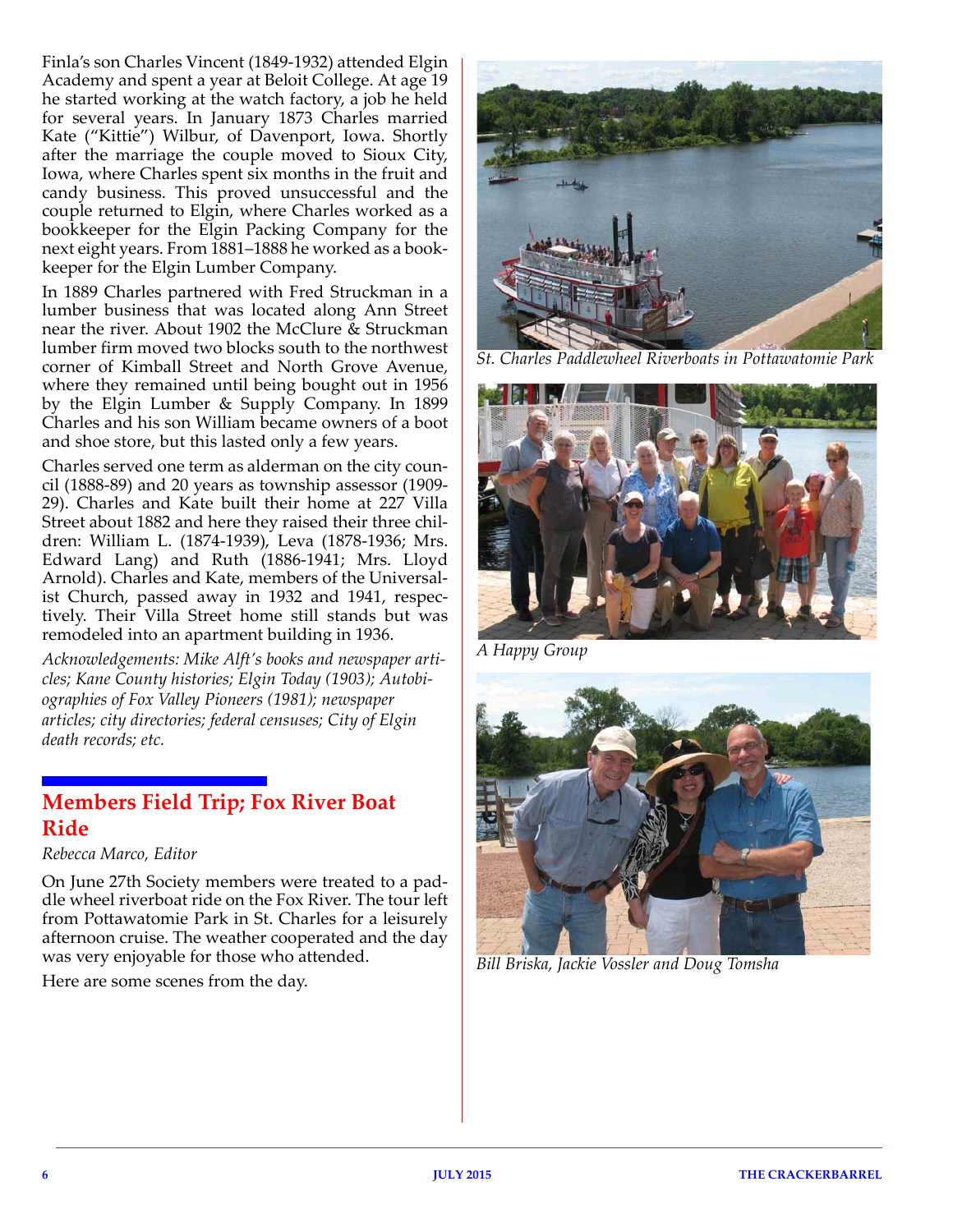### **Attention Bungalow Owners**

#### *Steve Stroud*

The Elgin City Council recently passed an ordinance creating a bungalow initiative for the city of Elgin. This is, in effect, a new historic district just for bungalows. There are no restrictions based on location, except that it be located in Elgin. To have your bungalow included you must complete an application available at Elgin city hall. If you have any questions about whether your home is a bungalow, contact Steve Stroud at the Elgin History Museum. There are more than 2500 bungalows in Elgin at last count.

There are two advantages to having your home designated as an historic property: first, you are assured that the home will be preserved in its current condition or improved, and second, you become eligible for the city's 50-50 grant program for exterior work.

The disadvantage to having your bungalow in this historic district is that going forward you must obtain a Certificate of Appropriateness from the city for any proposed significant changes to the home's exterior.

If you would like to have your bungalow researched, Steve Stroud can help you through the process or do the work for you at a nominal cost.

A typical Elgin bungalow is pictured below. Do you know where it was?



# **Notes on Education Programming**

*Sara Russell, Museum Educator*

Now that summer vacation is here, it is time to reevaluate the programming Elgin History Museum provides to local schools. Schools are in a tough position right now—decreased funding and more standardized testing mean that outside educational opportuni-

ties—such as museums!—have taken a backseat. So how do we remain relevant? By adapting our programs to foster skills prized by these new methods of teaching.

The Museum's Education team, Tricia Grosser, Don Pielen, Linda Rock and I, have been revamping programs to reflect the new Common Core standards adopted by local school districts. The Common Core focuses on student-driven learning to prepare students for their future, using primary sources to gather knowledge and interpret the world around them. These are all wonderful goals for a museum full of artifacts.

The Education team worked on the most commonly used program first. About half of all school classes schedule the Scavenger Hunt & Museum Tour. We focused on four anchor standards of the Common Core which can be adjusted for different grade levels. Students will be using artifacts and exhibits to back up logical inferences, work in collaboration with their classmates, and present their findings with supporting evidence, all with an emphasis on building Museum specific vocabulary.

Now, instead of checking off an item on the scavenger hunt and forgetting about it, students will need to dig a little deeper. Each artifact has a story to tell about our town that goes far beyond the object itself.

Cobblestones aren't just chucks of rock that show up along the Fox River, they are building materials that helped attract founder James Gifford to this spot on the River. New Yorkers, like Gifford, brought with them the knowledge of how to build cobblestone houses. Cobblestones connected this start-up town to New York cultures though this building technique.

The whistle in the Elgin National Watch Company Exhibit isn't just a big loud machine, it shows the dominate role the Elgin National Watch Company played in this city for almost a century. For people living in Elgin while it blew, it set the rhythms of daily life because almost everyone either worked for the factory or knew someone close who did. That whistle is a symbol of a watch factory that employed enough people to help build a solid middle class and create the character of Elgin.

After familiarizing ourselves with the Common Core and developing our new scavenger hunt method, Linda, Tricia, Don and I chose objects from our collections that we will use to tell a part of Elgin's story. Each artifact chosen sheds light on our history, instilling pride in our community; it is important to pass that legacy along to young Elginites.

If you would like to try out the new Scavenger Hunt, we would appreciate your feedback. Just call ahead so we can have a copy waiting for you. Happy (scavenger) hunting!